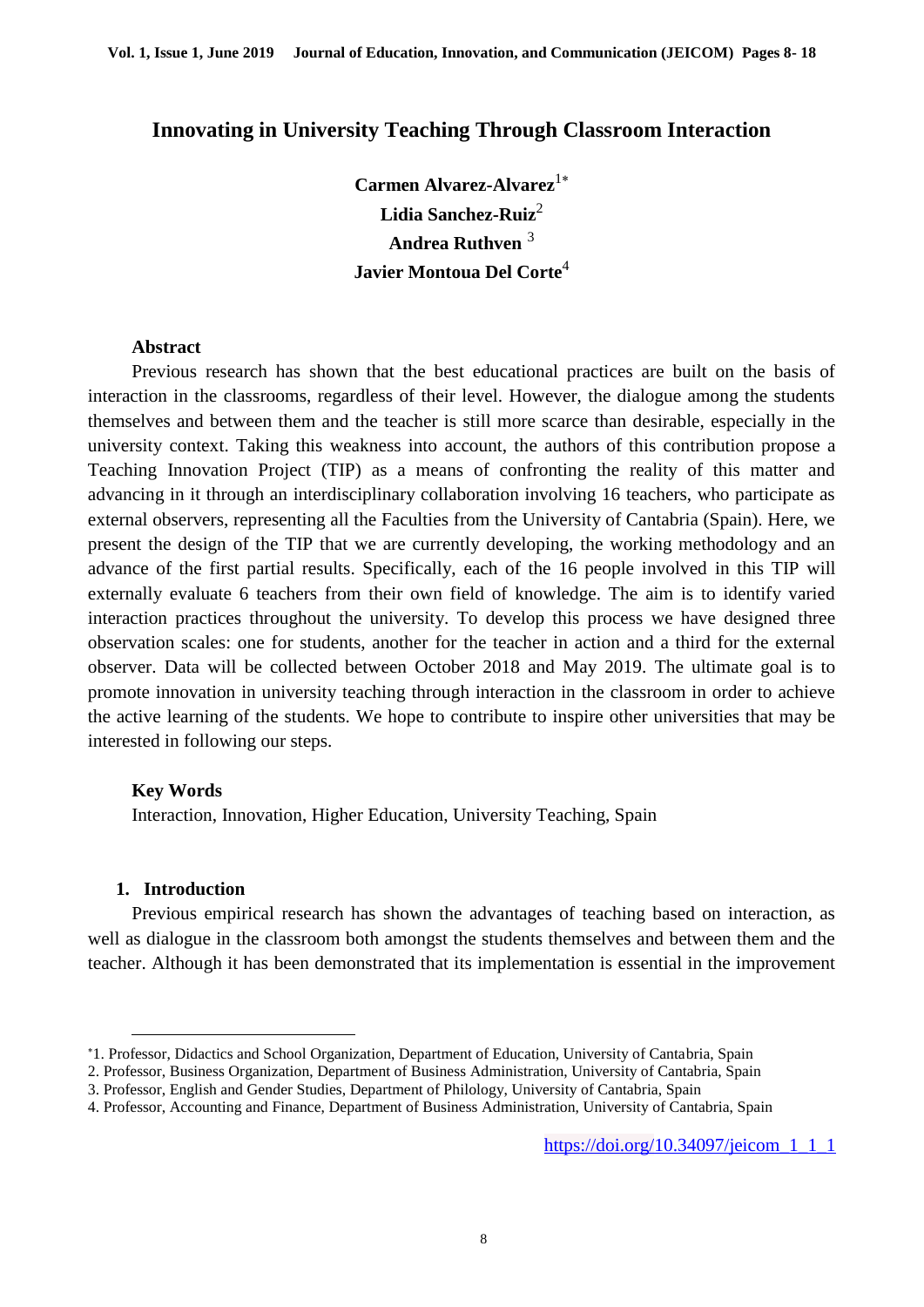of teaching quality in the field of Higher Education, interaction as a teaching-learning methodology is still only used by a minority in Spain (Álvarez, 2017; Tronchoni, Izquierdo & Anguera, 2018).

We are all aware that lecture-style classes often fail to capture the attention of students, and a methodological change in the classroom that truly matches the European Higher Education Area (EHEA) is required. Further, we are convinced that we all, as teachers, can improve our interactive dynamics in the classroom. For this reason, we have proposed the development of a TIP in which the coordinators, researchers and collaborators jointly analyse the classroom interactions that are currently occurring in the UC.

In a recent investigation carried out at the University of Cantabria-UC (Álvarez, 2017), the minimal presence of interactive teaching-learning methods in university teaching was verified. Monological discursive practices on the part of the teachers, in which there is hardly room for the interaction of the teaching staff with the students or of the students amongst themselves, were predominant.

Students easily identify classroom practices ubiquitous to lecture-style classes wherein the teacher does not interact but rather follows a more traditional academic logic, as well as similar practices that do not engage with the doubts, questions, and observations that may arise during the course of the classes. Likewise, students also criticize the misuse and abuse of PowerPoint.

The study also concludes that, in part due to their scarcity, students experience serious difficulties in identifying interactive practices in which the teaching-learning process exceeds the previously mentioned models. Most of the students interviewed have not been able to identify any, or if they can it is in other stages of education or in the non-formal environment, referring mainly to the classes received in the private academies located in front of the University Campus.

The experiences of teaching-learning by interaction in the university constitute "isolated cases", but they are very positively valued by the students. Students demand a methodological change in which the interaction in the teaching-learning process is prioritized. Those who have had some interactive experiences claim to have been more involved in their studies and feel they are members of the educational process, ask more questions, have delved more into the content, have enjoyed the subject, have paid more attention in class, and have obtained better academic results. A methodological change is required in current university classrooms and the practices of teachinglearning by interaction are essential to propitiate it.

The group of professors who designed this TIP have proposed to collaborate with each other to analyse and improve interaction in our university classrooms. Betting on the introduction of dialogical practices of teaching-learning in our university is something viable, necessary, and urgent, and could suppose a great advance towards the improvement of the teaching quality within our Higher Education system. In order to carry out our proposal, we will continue the evaluation model of university teaching proposed by Medina (2012), working at three levels: self-evaluation, co-evaluation and hetero-evaluation.

The team of teachers that designed this PID have the firm conviction that our teaching activity can and should be analysed and improved in terms of interaction. We are an interdisciplinary group of young people with a desire to contribute and improve, who took part in a training course about "Teaching-learning by interaction" organised by the UC in 2016, 2017 and 2018.

#### **2. State of the art**

This section has three aims. Firstly, the concept of interaction will be described in greater detail. Secondly, working with this definition, and given the absence of specific instruments for measuring this concept, a brief overview of the techniques most frequently used in the area of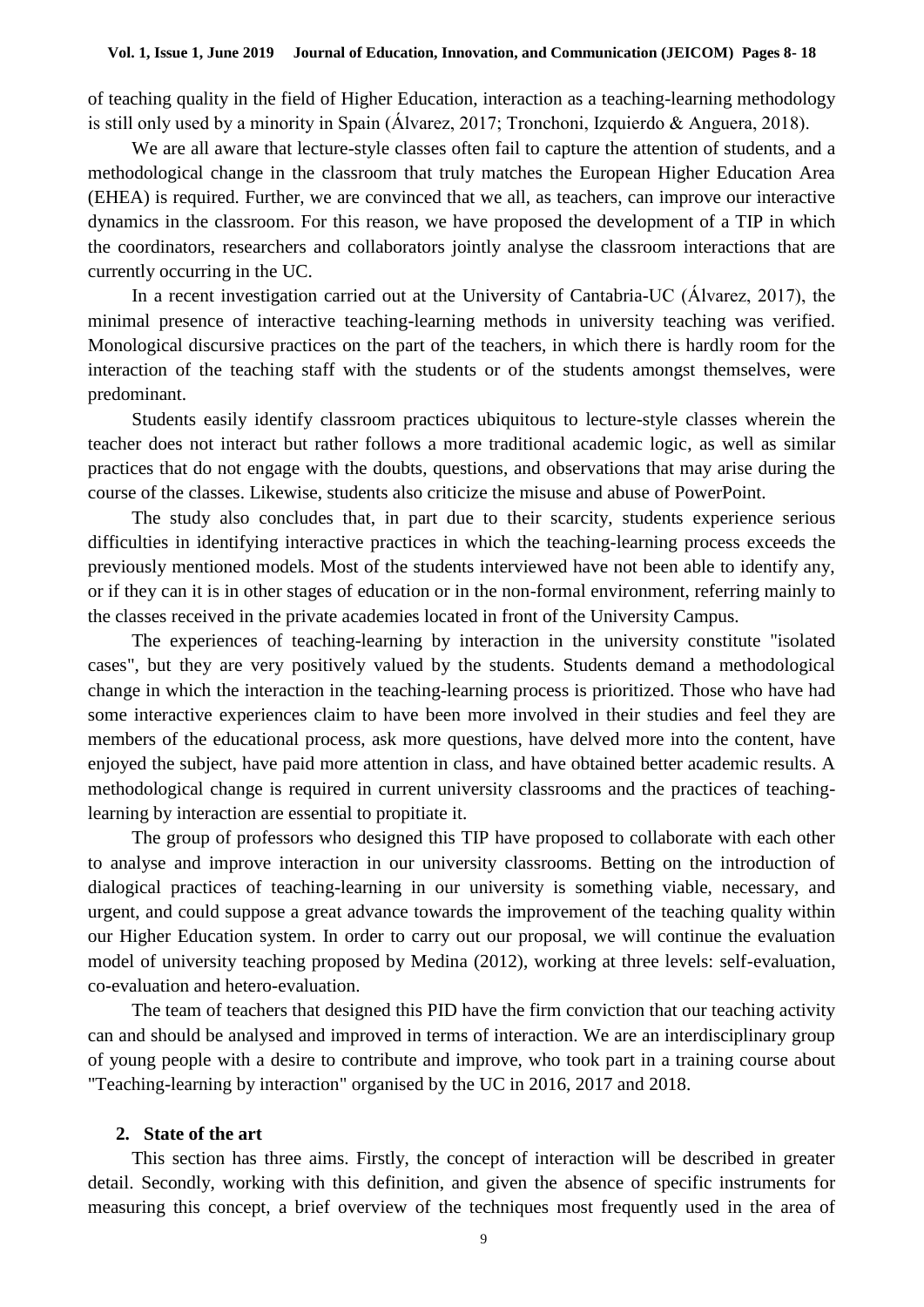teaching will be given. Thirdly, after this review, a brief conclusion will be drawn of the most useful techniques for the present project and its application.

### **2.1. The Concept of Interaction**

The concept of interaction, considered in some fields as similar to the concept of dialogism, and its effects on the learning process have been amply studied in the literature. However, the authors of the present study were surprised to find that, upon conducting a literature review, there seemed to be no agreed upon definition for the concept in the area of teaching (Duschl & Osborne, 2002; Gauci, Dantas, Williams, & Kemm, 2009; Exley, 2013; Haneda, Teemant, & Sherman, 2016; Majlesi & Broth, 2012; Scott et al., 2006; Stockero, Rupnow, & Pascoe, 2017).

Among the studies that did include a definition of the concept, given its clarity and capacity for synthesis, the work of Howe and Abedin (2013) stands out. They defined interaction as a combination of communicative exchanges in which one individual addresses another individual or group of individuals and receives at least one response in return. This definition, applied to the field of education, is the one selected for the present study.

In terms of interaction as it applies to teaching, it is worth highlighting the work developed by Exley (2013). As this author notes, in the classroom it is possible to distinguish three categories of interaction:

- Task- learners independently interacting with tasks and resources
- Peers- interacting with fellow learners
- Teacher- interaction between learners and teachers /facilitators

Bearing in mind all of the above, we conclude that it is practically impossible to understand the learning process without interaction given that, regardless of the type, it is an essential component of teaching (De Longhi et al., 2012; Fusco, 2012). However, the usual communication within the classroom tends to follow a unidirectional pattern, a lecture-style, and this is fundamental when it comes to defining the didactic relationship established in university classrooms given that interactive methodologies of teaching-learning are still used infrequently (Álvarez Álvarez, 2017). Instead, monologic-discursive methods, similar to master classes and lectures by the professor, are more frequent, thereby leaving minimal space for interaction between the teacher and the students and among the students themselves.

However, national and international empirical research has shown the advantages of pedagogical methods based in interaction, as well as on the dialogue in the classroom that occurs among students and between students and their teachers at all levels of education. Further, implementing this interaction in the classroom is demonstrably necessary in order to improve teaching quality in Upper Education (Álvarez Álvarez, 2017; De Longhi et al., 2012; Fusco, 2012; Tronchoni, Izquierdo, & Anguera, 2018; Wells, 2001).

# **2.2. Evaluating University Teaching**

The focus of this project is to demonstrate the basis and the results of the construction of an observational tool to measure the level of interaction in university classrooms since there are few academic studies directed at analysing and measuring these interactions in university classrooms (Scott et al., 2006; Tronchoni et al., 2018; Wells, 2001).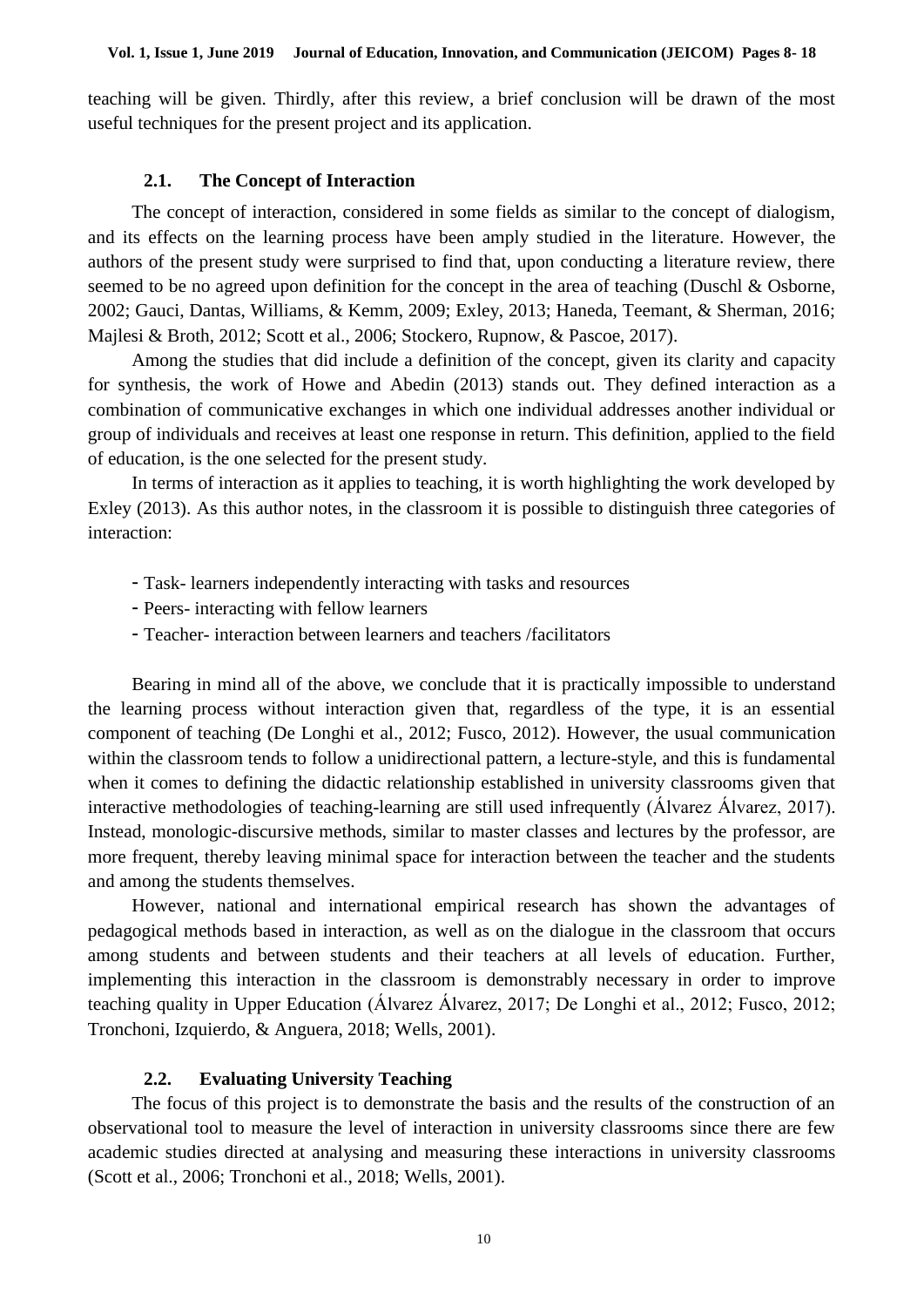After reviewing the literature, we the authors were unable to locate a single article that proposed a method or designed a specific instrument with which to measure interaction in the classroom. Faced with these results, and with the aim of proposing an adequate instrument, a more general review was conducted which sought to identify the evaluation methods used in teaching and that, by extension, could be applied to the evaluation of interaction.

Evaluation is the process by which proof or evidence is obtained (objective qualitative and quantitative information) by systematic means such that weaknesses (or areas of improvement) can be detected and corrected. Additionally, there are two types of evaluation: external, undertaken by agents who are external to the centre, and internal, undertaken by those individuals involved in the teaching and with the clear goal of improving the teaching activity.

Internal evaluation, given its goal, is of greater interest for the present study and, as such, we have identified a variety of methods. One of the primary methods for internal evaluation is that done by students of their teachers, for example via surveys or questionnaires. It is worth noting that, even though this is one of the most well-known and used methods, its utility is debatable (Crumbley, 2001).

A second method of evaluation is the Critical Friends model. A critical friend is a person who offers constructive criticism after observing the work of another. In taking on this role, the critical friend dedicates time and effort to understanding the context in which the work under evaluation is developed and the objectives toward which the observed person is working (Costa & Kallick, 1993). Along these same lines, a Critical Friends Group is a group of teachers who decide to work collaboratively with the objective of analysing how teaching is currently carried out in order to propose improvements that will have a positive effect on students' learning and, at the same time, on the teacher's experience (Bambino, 2002).

As discussed by Andreu et al. (2003), in order for the critical friends method to be correctly applied, three requirements must be met: participants must be involved; the teaching method, and not the contents, must be analysed and the evaluation must not affect promotion; and, prior to undertaking any evaluation, the criteria to be used must be decided and agreed upon by the critical friends.

Finally, a third method is self-evaluation, understood as the process by which the evaluating agent and the evaluated agent are one and the same (Fuentes-Medina & Herrero, 1999). In the case of teaching, this is the process through which the teacher, with a capacity for self-criticism, analyses and reflects on their own teaching practise.

Having described the most common methods of internal evaluation identified in the literature, it is worth pointing out that there is a tendency towards an integral system of evaluation, also known as 360º evaluation. This type of evaluation is present not only in education but also in general terms in Human Resources as the most complete system of evaluation when it comes to evaluating the level of development in organisations who claim a high degree of internal familiarity (Andreu et al., 2006). One of the principle advantages of this method is that it can obtain information from a variety of sources, avoiding the biased results that can occur when a single vision is used (Andreu et al., 2006). The proposed integral evaluation method coincides with the model for university teaching evaluation proposed by Medina (2012) which identifies three levels of work that must be explored: self-evaluation, co-evaluation, and hetero-evaluation.

In this article, and following the proposal offered by Medina (2012), we propose a questionnaire that will enable the measurement of the level of interaction in university classrooms, as well as identifying the best interactive practises, from a triple perspective: the observed teacher (self-evaluation, such that teachers self-evaluate their interactions in the university classroom),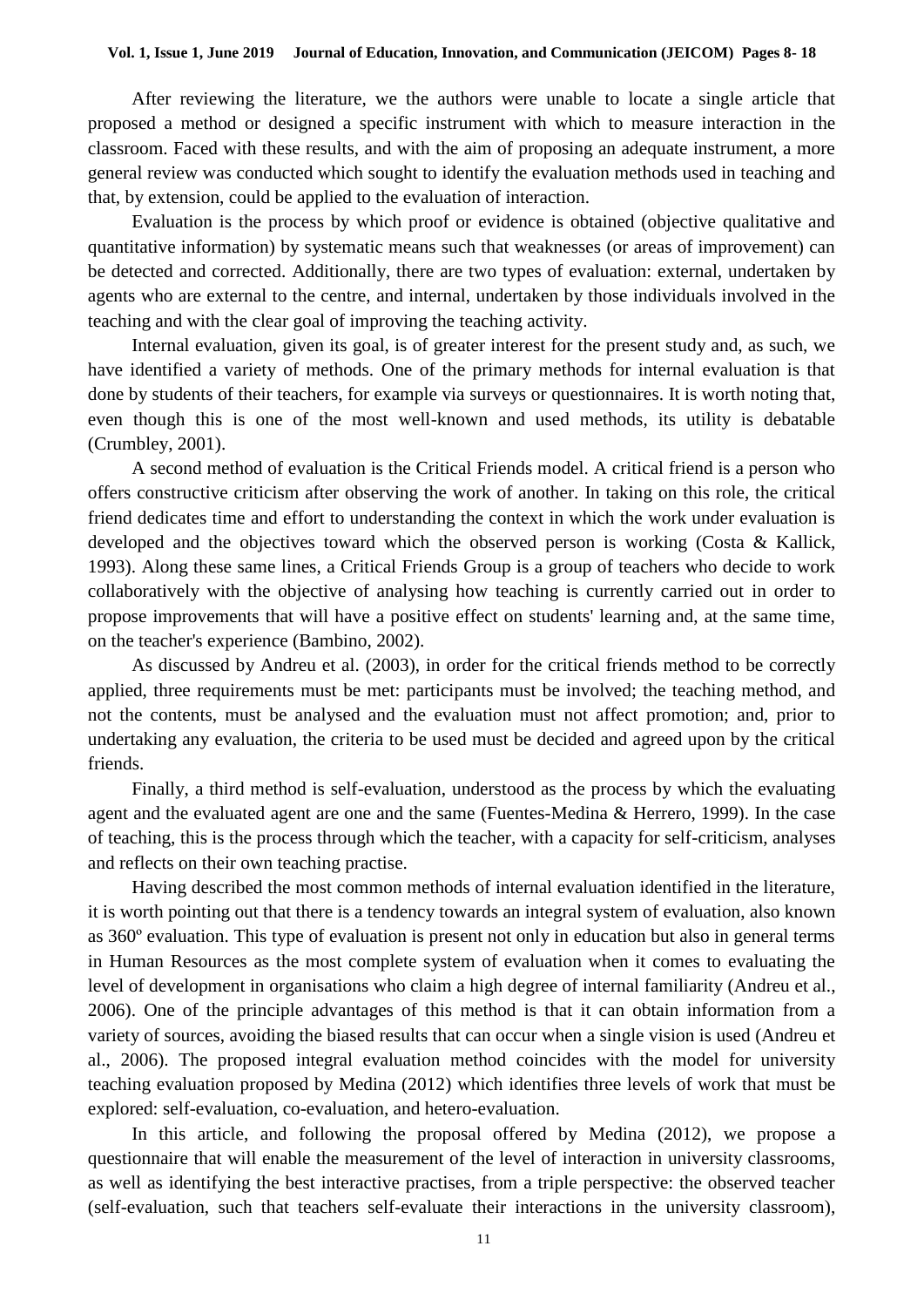external observer (hetero-evaluation, such that other teachers serve as external observers and evaluate the interactions of other teachers in the university classroom), and students (co-evaluation, such that students evaluate our interactions in the university classroom). This triple, collaborative process has great potential (Andreu et al., 2006) and could generate shared learning, permanent development, and foment continuous improvement in teaching practise through greater interaction.

### **3. Teaching evaluation model**

To carry out our proposal we follow the university teaching evaluation model proposed by Medina (2012). This author considers that analysing university teaching is a complex task, but one that is necessary to advance in the thinking and relevance of our teaching practice. Medina (2012) offers a three-tiered framework that we intend to implement: self-evaluation, co-evaluation and hetero-evaluation.



e 1: Three Levels of Teaching Practise Analysis

Analysing university teaching in order to promote the implementation of self-assessment, coevaluation and hetero-evaluation practises is essential in order to recognise, become aware of and opt for the most appropriate improvement decisions in order to innovate in teaching.

To promote self-evaluation, each of us begins with a self-critical study by completing a selfevaluating questionnaire that we have designed ourselves. To achieve the co-evaluation we have decided to work in collaboration with other colleagues by visiting their classes to give them feedback on their work and allowing them to visit ours for the same purpose. This collaborative process generates shared learning, permanent development and helps to promote continuous improvement. To complete the process and conduct a hetero-evaluation, we will propose to the students that they also evaluate our interactions in the university classroom.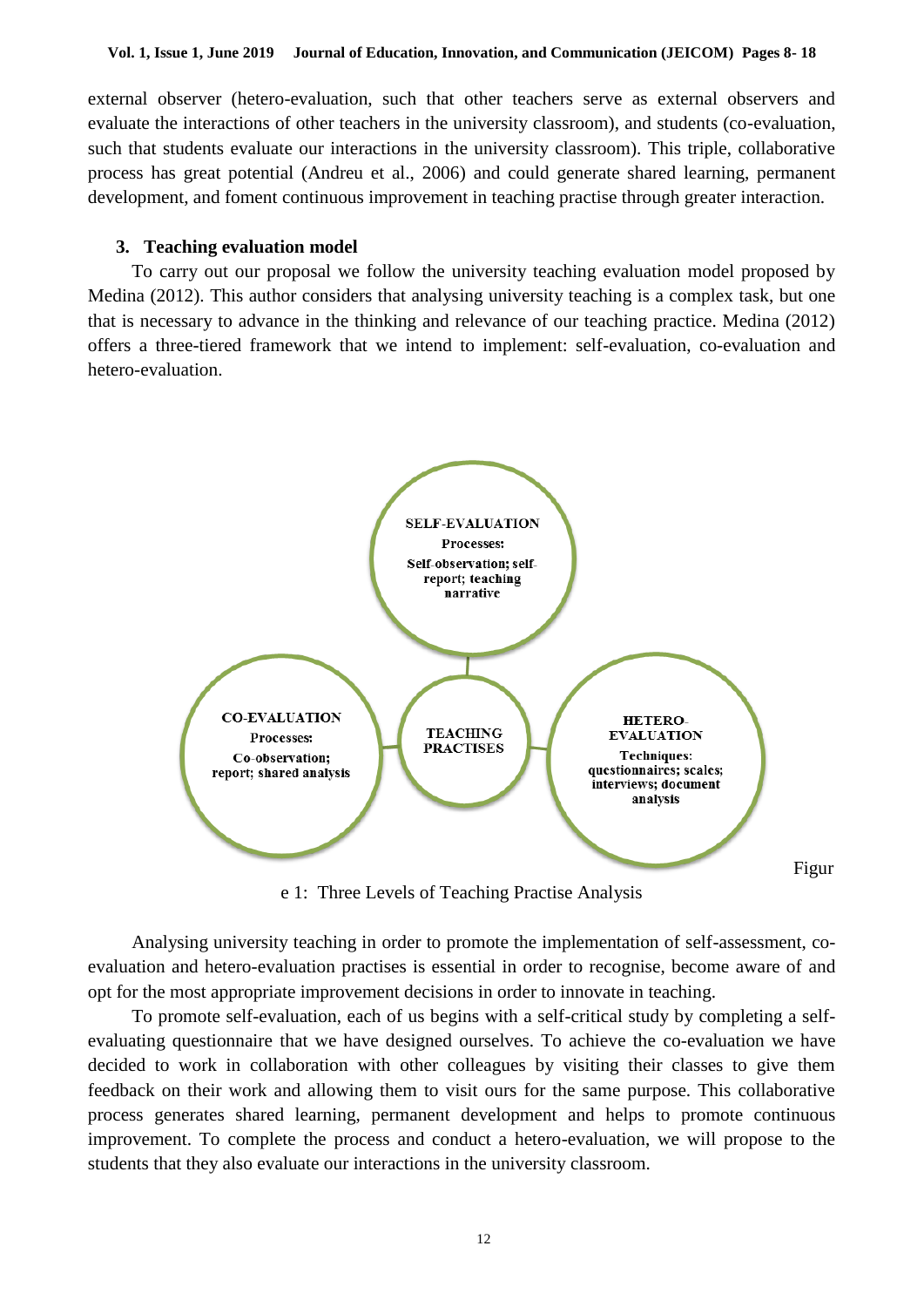In this triple process, we will use questionnaires and measurement scales in whose design, approach and development we have been working. Based on the results we obtain, we will implement measures for innovation and teaching improvement, promoting a more interactive teaching approach in the classroom.

### **3.1. Project aims**

With our TIP we aim to analyse and improve interaction in the university classrooms in which we teach through the following:

- a) Encourage student participation through active methodologies and promote student learning.
- b) Encourage student participation through innovative and active learning methodologies that promote student learning
- c) Improve theoretical and practical classes through innovative teaching methodologies to promote interaction in the classroom
- d) Develop a 'best practises guide' for interactive classroom practises to be shared with all teachers and lecturers throughout the university
- e) Propose a new specific training course that could be integrated into the UC Teacher Training Plan
- f) Disseminate our findings from the TIP across the wider university/higher education environment.

### **3.2. Working plan**

This is an interdisciplinary project in which teachers from a wide variety of degrees (all the Schools and Faculties from the UC) will collaborate. Therefore, the transfer of the planned innovations is intended to be total, being useful for any subject of any degree.

The TIP will be developed mainly in undergraduate courses, although it could also be developed in some postgraduate courses our idea is that these will be less present.

To ensure that the project has an impact on all the Centres, we have contacted at least one professor from each of them within the UC. Further, we will seek the cooperation of other teachers, who will allow us to attend different classes and evaluate, as observers, the interaction in the classroom.

The work plan is structured as follows:

Stage 1. Prepare the three questionnaires. The first questionnaire is for teachers to self-assess their interactions in the university classroom; the second one is for students to evaluate their teacher's interactions in the university classroom; and the third questionnaire is for the external observer to evaluate the interactions in the university classroom carried out by the other professors. This step is the responsibility of the coordinators and researchers of the TIP. The initial design was done in July 2018. This first draft was shared with a group of 20 secondary school teachers so that they could give us feedback. It was also shown to the 16 university teachers who comprise the researchers of this group.

Stage 2. Attend classes and complete the questionnaires along with all those involved (teachers, students and observers). The organisation and carrying out of this stage is the individual responsibility of all the members in this TIP and will be done between September and May of 2019. Each external observer is responsible for giving feedback to the observed teacher.

Stage 3. Collect and record information for analysis. The coordinators and researchers of the TIP are responsible for this and it will be carried out between November 2018 and May 2019.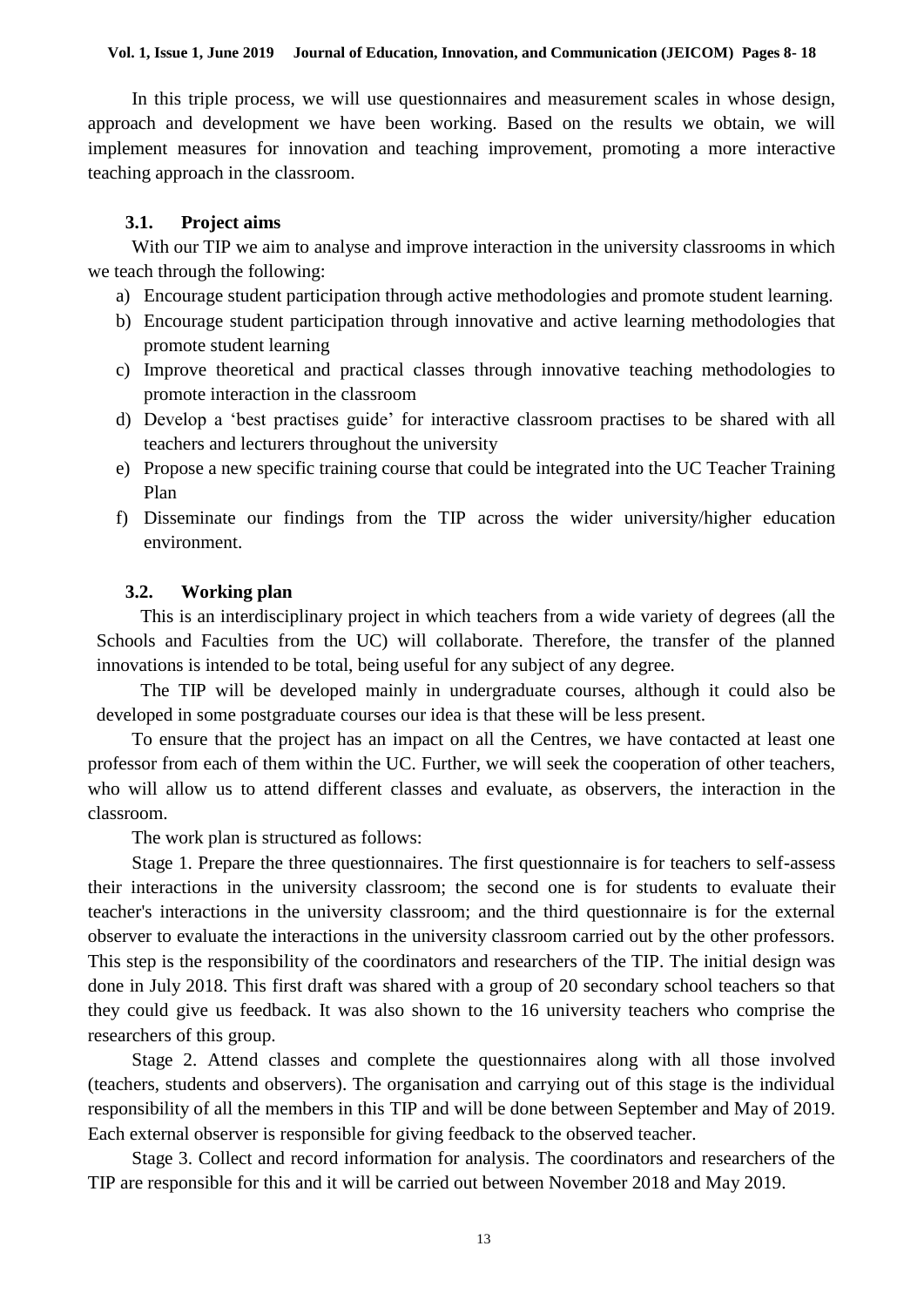Stage 4. Analyse the results obtained from the different questionnaires. This will be done between May and June 2019.

Stage 5. Share the results with all the team members and extract conclusions for later dissemination. In this final stage of the TIP, we will propose a best practises guide for interaction in the classroom, as a result of the observations made and the results obtained, with the aim of making it available to all the teaching staff as well as the organisms responsible for teaching quality and planning. The final aim is to communicate and disseminate the results of the project in our academic environment in order to make the initiative public along with its conclusions and to promote its application within the university community.

### 4. **Preparation of the three questionnaires**

Given the lack of tools for measuring interaction, we have created one based on the literature reviewed on the topic, primarily the work of Wells (2001) and De Longhi (2012), as well as the first author of this article, who is a specialist in interaction and in dialogic teaching practises in the classroom.

Table one shows a summary of the aspects of interaction that we sought to measure with each of the items included in the measuring tool. The items, phrased as questions on the questionnaire, and indicating that respondents should indicate their degree of agreement/disagreement on a scale of 1-7, are those used in the students' questionnaire, while those for the teacher observed and the external observer are the same with minor grammatical adjustments to fit the respondent. The questionnaire, with instructions that indicated not only that the information provided was entirely confidential but also that it should only contemplate the class under observation that day (not the class in general), also provided a space for respondents to describe in their own words their observations regarding what they considered the best interactive practise observed as well as the least effective. The external observer and the teacher were also asked to include their reflections on what the teacher and the students did during the interaction, the length of time dedicated to interaction, as well as any material or technology employed. Further information collected on all three questionnaires included the number of students in class that day and the gender of the students present. Teachers were also asked to indicate their rank, while students were asked to indicate what they considered the general level of participation in the class and their own level of participation in class.

Table 1: Aspects of Interaction to Be Measured and the Resulting Item on the Questionnaire

| Variables to be measure                         | Items on the questionnaire                                                                       |
|-------------------------------------------------|--------------------------------------------------------------------------------------------------|
| Teacher's attitude                              | The teacher demonstrated a positive attitude with the<br>students: respectful, warm, and polite. |
| Contrast between interaction<br>and explanation | The class was more interactive than expositive.                                                  |
| Asking about doubts                             | The teacher inquired if students had doubts in order<br>to resolve them.                         |
| Closed questions                                | The teacher asked closed questions (with a clear<br>correct or incorrect answer).                |
| Open questions                                  | The teacher asked open questions (with a wide range                                              |

(Álvarez-Álvarez, Sánchez-Ruiz & Montoya-del-Corte, 2019).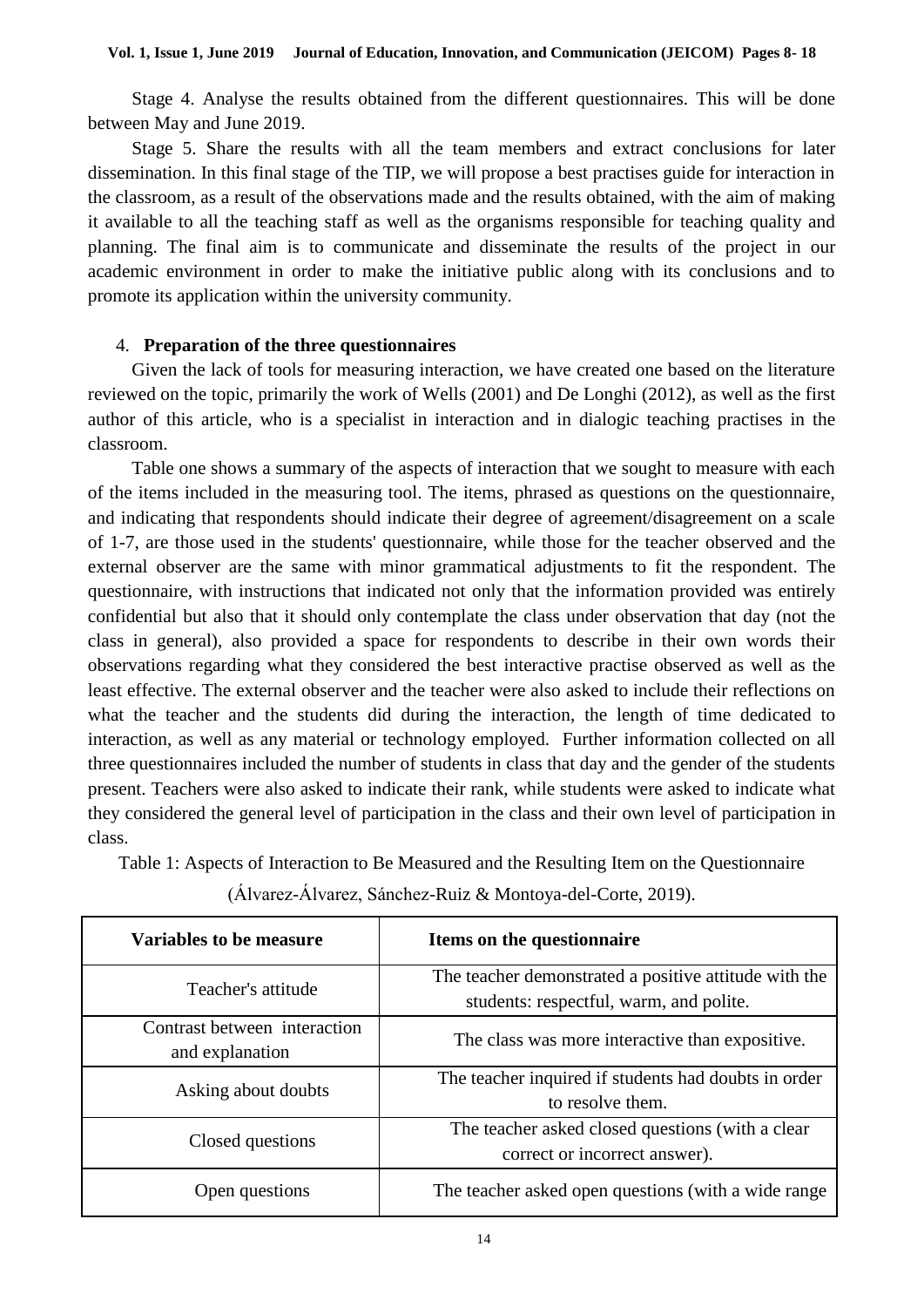|                                                           | of possible answers or solutions).                                                                                                        |
|-----------------------------------------------------------|-------------------------------------------------------------------------------------------------------------------------------------------|
|                                                           | The teacher asked questions that elicited a variety of                                                                                    |
| Diversity of opinions                                     | opinions from the students.                                                                                                               |
| Tension teacher-students                                  | There were signs of tension between the teacher and                                                                                       |
|                                                           | the students.                                                                                                                             |
| Tension between students                                  | There were signs of tension between the students.                                                                                         |
| Excessive intervention by<br>students                     | One student "excessively" intervened in the class.                                                                                        |
| <b>Unplanned</b> content                                  | Content not in the teaching plan was addressed<br>during class time.                                                                      |
| Attending to students                                     | The teacher took time either before or after class to                                                                                     |
| before/after class                                        | attend to the students.                                                                                                                   |
| Promoting reflection                                      | The teacher expressed an idea in such a way that<br>students were puzzled and encouraged to use their<br>reasoning.                       |
| Understanding content                                     | The teacher ensured that the students understood all<br>the content taught.                                                               |
|                                                           | The teacher made an effort to ensure that students'                                                                                       |
| Quality contributions from the<br>students                | contributions were valuable in order to build knowledge in                                                                                |
|                                                           | the classroom.                                                                                                                            |
| Individual activities                                     | The teacher proposed individual activities during<br>class time.                                                                          |
| Pair or group work                                        | The teacher proposed pair or group work during class<br>time.                                                                             |
| Questions from students                                   | The students asked questions during class time.                                                                                           |
| Dialogue and debate                                       | There was dialogue and debate during the class.                                                                                           |
| Interaction technologies                                  | The teacher used technology as a means of<br>encouraging interaction in the class.                                                        |
| Attention from the students                               | The teacher caught and held the students' attention.                                                                                      |
| Questions in class. Cognitive<br>challenges               | The questions posed by the teacher offered cognitive<br>challenges that were not easily resolved, thereby requiring<br>students to think. |
| Questions in class. Time to                               | The teacher gave students sufficient time to reason                                                                                       |
| think                                                     | out the answers to the questions posed.                                                                                                   |
| Questions in class. Asking new                            | The teacher took advantage of students' responses to                                                                                      |
| questions                                                 | formulate new questions.                                                                                                                  |
| Questions in class.                                       | When students responded to the teacher's questions,                                                                                       |
| Reformulating answers<br>Questions in class. Constructing | they were then invited to reformulate their answers.<br>The teacher took advantage of students' responses to                              |
| knowledge                                                 | construct knowledge.                                                                                                                      |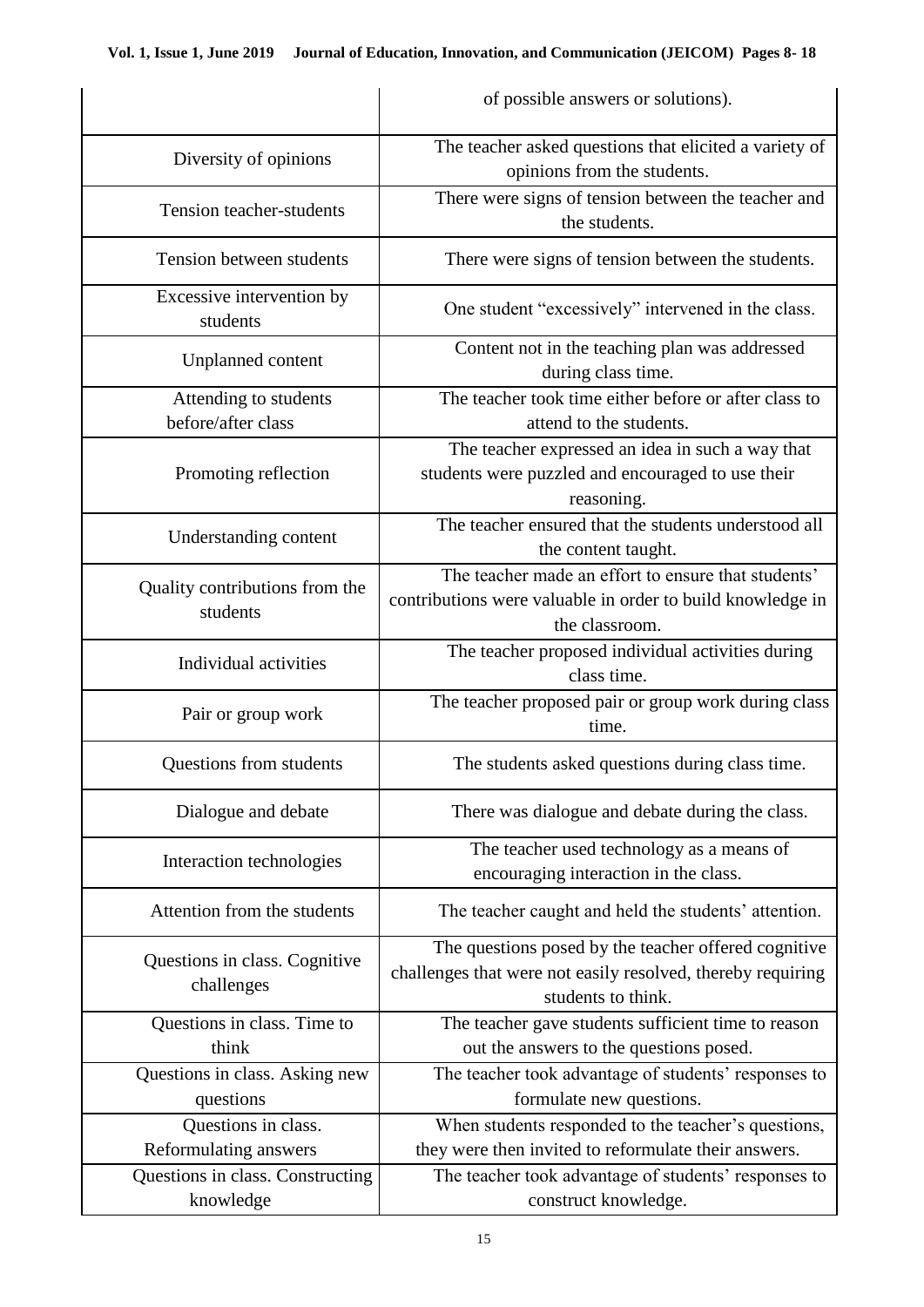| Questions in class. Synthesising<br>and unifying | After students' responses, the teacher offered a<br>synthesis, a unification, a rephrasing and/or an<br>improvement of the student's version. |
|--------------------------------------------------|-----------------------------------------------------------------------------------------------------------------------------------------------|
| Unsuitable intervention from                     | When a student has made an unsuitable intervention,                                                                                           |
| students. Dismiss through arguments.             | the teacher has corrected it by offering arguments.                                                                                           |
| Unsuitable intervention from                     | The teacher in no way penalised students for                                                                                                  |
| students. Penalising errors.                     | incorrect answers.                                                                                                                            |
| Unsuitable intervention from                     | Students in no way penalised incorrect answers from                                                                                           |
| students. Penalised by classmates.               | their classmates.                                                                                                                             |
| Students' questions. The                         | The teacher responded to all the questions the                                                                                                |
| teacher's response.                              | students asked during the class.                                                                                                              |
| Individual activities. Dialogue                  | During the individual activities, students talked                                                                                             |
| between students.                                | amongst themselves.                                                                                                                           |
| Individual activities. Teacher                   | The teacher offered feedback during individual                                                                                                |
| feedback.                                        | activities that helped the students to improve.                                                                                               |
| Pair or group work. Dialogue                     | During the pair or group work, the students talked                                                                                            |
| between students.                                | amongst themselves.                                                                                                                           |
| Pair or group work. Teacher                      | The teacher offered feedback during pair or group                                                                                             |
| feedback.                                        | work that helped the students to improve.                                                                                                     |
| Debate. The teacher correctly<br>moderates.      | The teacher knew how to moderate classroom                                                                                                    |
|                                                  | debates so that students could intervene in a polite and                                                                                      |
|                                                  | organised manner.                                                                                                                             |

# **5. Expected results**

At the time of writing (June 2019), the project participants are visiting classes and collecting data. Specifically, more than 80 classes have already been visited and the responses of more than 2100 students have been obtained.

Additionally, the data analysis itself will include an initial phase of basic descriptive analysis that will then be enhanced with more complex analysis. Examples include an analysis of the factors that make up or compose the interaction concept. This could also be a contribution of interest since, if the factors that make up the interaction are known, they can be enhanced in the classroom. The proposal and validation of more complex causal models could be an additional step after the identification of factors.

All of the above can be complemented through the analysis of different variables such as class size, teacher experience or degree, among others, as these may have some effect on the level of interaction and, if they do, we aim to consider what this is.

Finally, and given that the questionnaire being designed includes qualitative questions, the possibility of content analysis using software tools such as Atlas.ti or similar is also raised. The objective of this type of analysis will be to identify additional information of relevance that could not be captured with the quantitative questions of the study.

# **6. Conclusions**

In addition to responding to the objectives set out in the teaching innovation project, as discussed in the previous paragraphs, we also intend to analyse the data in greater depth in order to contribute to the advancement of the field of research on interaction.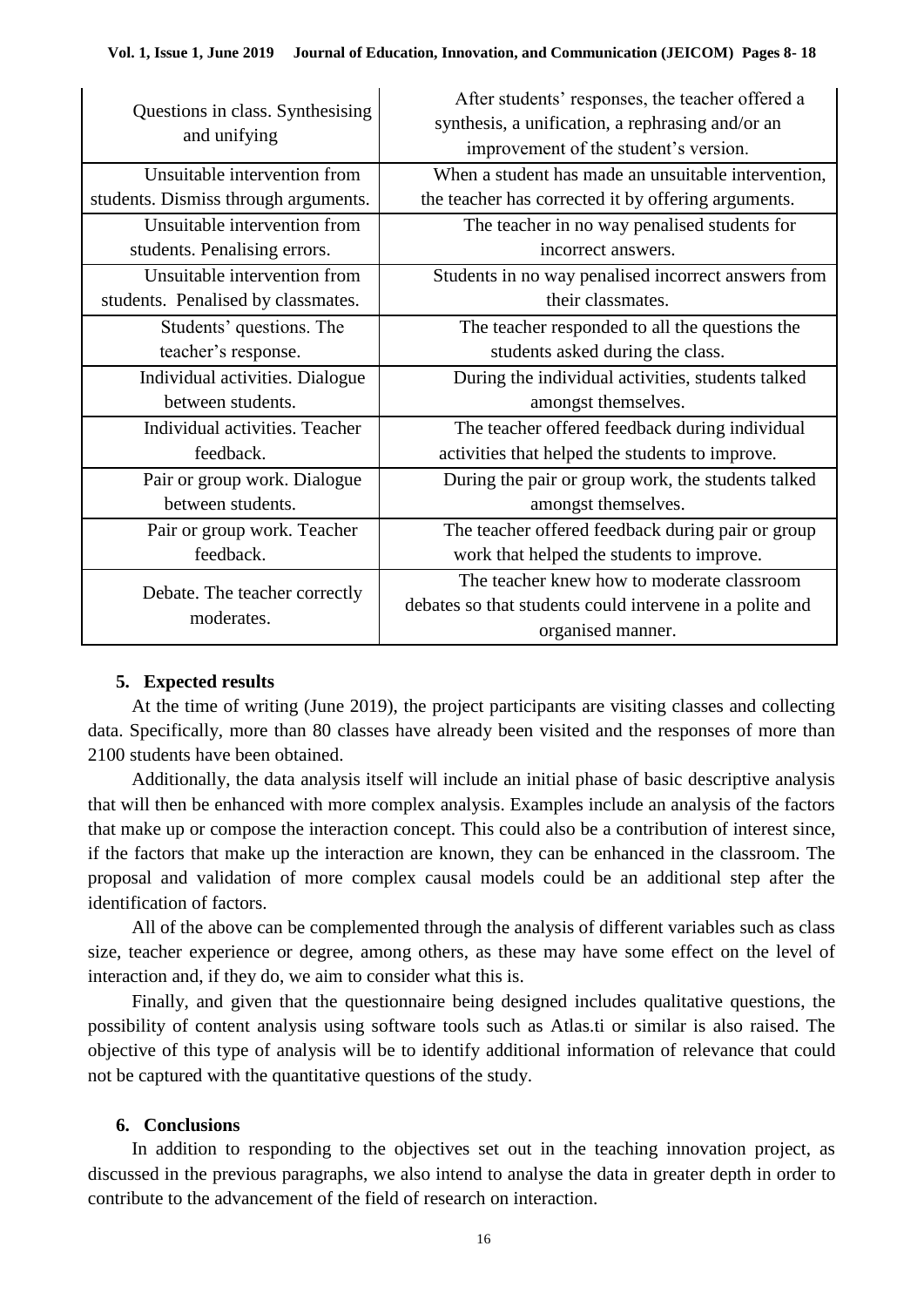The first contribution that we expect to make is the proposal of a questionnaire that allows for measuring or quantifying the level of interaction that exists in the classroom. We believe that this would be a contribution of quality since no previous studies have been found that propose a measurement tool of this type.

We consider that one of the key aspects of this contribution is the triple perspective that is proposed in the design of the questionnaire: self-evaluation, co-evaluation and hetero-evaluation.

Through the use of the questionnaire we hope to ascertain the level of interaction; to analyse the factors that can influence the attainment of a higher or lower levels of interaction (characteristics of the teacher, the group of students, and the subject itself); to analyse the effects of the interaction on the results obtained; and to identify interactive practises that may be applicable to different areas. Additionally, based on the qualitative analysis of the data obtained, we intend to obtain a manual of best practises for interaction.

As far as limitations are concerned, one of the main ones is the preliminary nature of this work. Thus, given that the work is in the data collection phase, it has not yet been possible to validate the questionnaire. This is to be considered as a future line of work together with the analysis of the results.

On the other hand, the scope of the study, only centred on the UC, is another limitation. However, we believe that this first project has to be seen as a pilot plan that can be extended to other Spanish universities and, certainly, universities outside Spain. In addition, the multidisciplinary nature of the innovation project, comprised of teachers from the different fields of knowledge must be emphasized.

#### **7. Acknowledgements**

The authors are grateful for the support of the University of Cantabria (Spain) and the funding received within its IV Call for Teaching Innovation Projects. Likewise, they appreciate the collaboration given in the development of the field work by the following people: Jesús Antonio de Inés, Andrés Rafael Ortega, Cristian Olmo, Emma Díaz, Vicente Bengochea, Ignacio Hernández, Ana Victoria Villar, Inmaculada Fernández, Yaelle Cacho, Carmen María Sarabia and José Manuel Diego.

#### **8. References**

- Álvarez, C. (2017). ¿Es interactiva la enseñanza en la Educación Superior? La perspectiva del alumnado. *REDU. Revista de Docencia Universitaria*, 15(2), 97-112. DOI: <https://doi.org/10.4995/redu.2017.6075>
- Álvarez-Álvarez, C., Sánchez-Ruiz, L., & Montoya-del-Corte, J. (2019). Propuesta de un cuestionario para medir el nivel de interacción en las aulas universitarias: versión para docentes, estudiantes y observadores. *Working Papers on Operations Management*, 10 (1), 1- 28.
- Andreu, R., Canós, L., Juana, S., Manresa, E., Rienda, L., & Tarí, J. J. (2006). Quality performance assessment as a source of motivation for lecturers: A teaching network experience. *International Journal of Educational Management*, *20*(1), 73–82. <https://doi.org/10.1108/09513540610639602>
- Andreu, R., Canós, L., Juana, S., Manresa, E., Rienda, L., & Tarí, J. J. (2003). Critical friends: A tool for quality improvement in universities. *Quality Assurance in Education*, *11*(1), 31–36. <https://doi.org/10.1108/09684880310462065>
- Bambino, D. (2002). Critical Friends. *Educational Leadership*, *59*(6), 25–27.